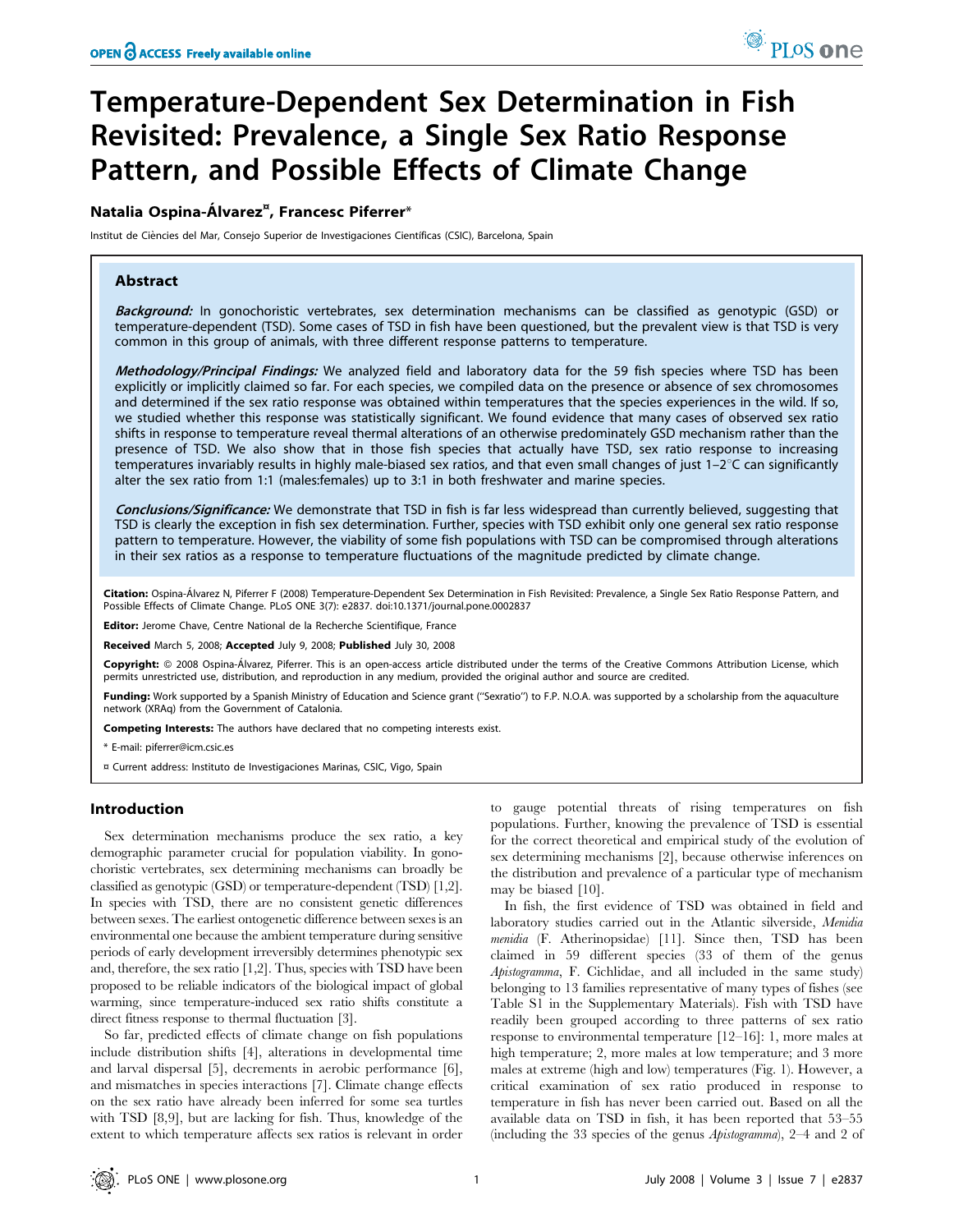

Figure 1. Patterns of temperature-dependent sex determination (TSD) in fish that had been recognized to date. They are defined according to the sex ratio produced as a function of temperature during the thermosensitive period. A, Pattern 1, low temperatures produce femalebiased sex ratios and high temperatures produce male-biased sex ratios. B, Pattern 2, low temperatures produce male-biased sex ratios and high temperatures produce female-biased sex ratios. C, Pattern 3, male-biased sex ratios are produced at low and high temperatures, while balanced sex ratios are produced at intermediate temperatures. In some cases, the response may be partial (dashed line in A). The present study demonstrates that fish species with TSD only exhibit pattern 1. doi:10.1371/journal.pone.0002837.g001

these species follow patterns 1, 2 and 3, respectively (Table 1). Note that what here are referred to as patterns 1 and 2 of fish essentially corresponds to what in reptiles are referred to as patterns Ib and Ia, respectively. However, pattern 3 of fish is not equivalent to pattern II of reptiles (female-biased sex ratios at low and high temperatures and male-biased sex ratios at intermediate temperatures) but it could be considered an inverse of it.

GSD and TSD can be regarded as two discrete processes that give rise to a continuous pattern of sex determination mechanisms [2], or as two ends of a continuum [17]. In any case, the presence of TSD in a given species is not incompatible with the existence of genotype x environment interactions, which are common in fish, including Menidia [15,18,19]. However, too often assignment of TSD in many fish species has proceeded regardless of evidence such as the presence of sex chromosomes, which is strongly indicative of GSD [1,2,15]. Further, the Atlantic silversides (Menidia menidia and M. peninsulae) are the only fish species in which the existence of TSD has been demonstrated in the wild; in all other species, data were obtained from laboratory experiments [16]. Thus, evidence to support the presence of TSD has been obtained in many cases using temperatures in the laboratory that the species will rarely experience in nature. It has been pointed out that observed sex ratio shifts under these circumstances might be the consequence of thermal effects on GSD (GSD+TE) rather than proof of the presence of TSD [2,16]. Thus, there is concern regarding the actual prevalence of TSD in fish. In particular, to discern true cases of TSD from GSD+TE [16]. Nevertheless, the existence of TSD in fish is now widely accepted, assumed to be widespread and expected to be found in more species as new studies become available [10,12].

The objective of this study was to assess the prevalence of TSD in fish by taking the species where this type of sex determining mechanism has been claimed and applying a series of proposed criteria to discern true cases of TSD from cases of GSD+TE. These included checking for the presence of sex chromosomes and determining whether the temperature used to elicit a change in sex ratios was ecologically relevant, i.e., a temperature that the species usually experiences in nature during the thermosensitive period. We found that TSD is far less widespread that currently thought. We also found that species who actually have TSD exhibit only one single response pattern, not three, producing highly malebiased sex ratios in response to even small increases in temperature. Thus, in one hand, by defining the species that

actually have TSD, this study contributes to our understanding of the evolution of sex determining mechanisms. On the other hand, it reports previously unaccounted possible effects of global warming on fish sex ratios.

## Materials and Methods

#### Species selection

The 59 species analyzed in this study include all those gonochoristic fishes for which TSD has been explicitly or implicitly assumed as reported in published reviews on the subject [12–16], as well as in later publications in the primary literature (Table S1). The species are representative of freshwater, estuarine and marine ecosystems. The only hermaphroditic species where TSD has been claimed, the self-fertilizing cyprinodont Kryptolebias (Rivulus) marmoratus, was not included in our study. In this species, there are no females; essentially all individuals develop as hermaphrodites. Exposure to low temperature during early development increases the proportion of gonochoristic males from  $\sim$  3 to 72% [20]. Similarly, the Southern brook lamprey, Ichthyomyzon gagei, and the eels, including the American eel, Anguilla rostrata, were not included because the circumstantial evidence available so far points to growth-dependent sex differentiation [21] rather than to TSD in these species [22,23].

#### Data collection

For each species analyzed, field data, including the range of natural temperature in which the species can live (RNT), the range of temperature during development in the wild (RTD) as well as the lethal temperature (LT), when available, were obtained from ad hoc reviews, e.g., [24], Fishbase [25], or specific sources, as indicated in Table S1. Experimental (mostly laboratory) data were also compiled from the primary literature, as indicated in Table S1.

## Diagnosis of temperature-dependent sex determination (TSD) as opposed to genotypic sex determination plus temperature effects (GSD+TE)

To determine the actual prevalence of TSD in fish and to furnish robust patterns of sex ratio response to temperature, we have used a comparative analysis consisting of the application of two independent criteria to identify the presence of TSD (Fig. 2). The first is that of Valenzuela et al. [2], which: (i) stresses that the presence of chromosomal systems of sex determination such as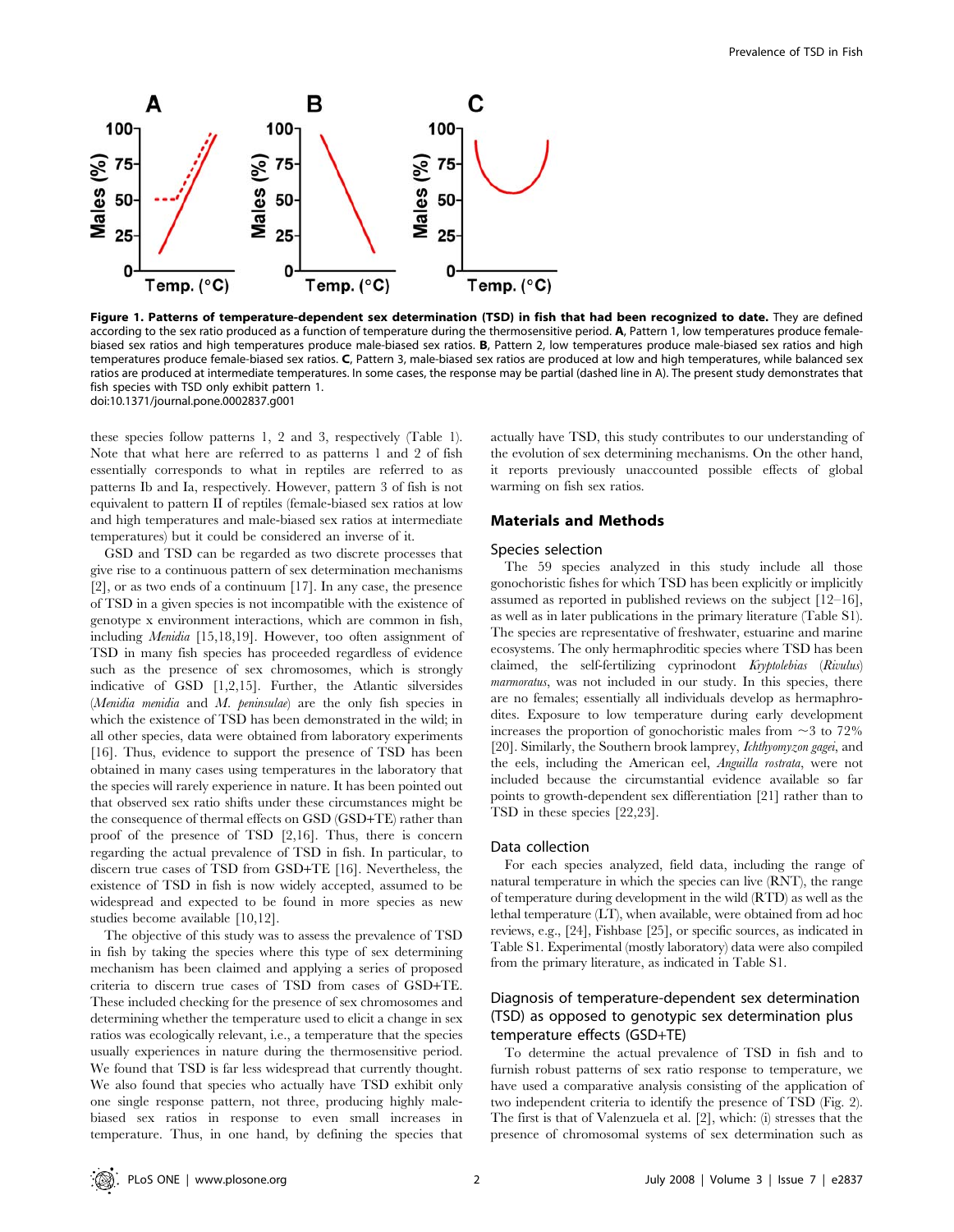Table 1. Patterns of temperature-dependent sex determination in gonochoristic fish. Table 1. Patterns of temperature-dependent sex determination in gonochoristic fish.

|                                                                                                                                                                                                                                                                                                                                                                                                                                                                                                                                                                                                                                                                                                                                                                                                                                                                                                                                                                                                             |                                           | Criteria used here                                                |                                                                                                                         |                  |                | Confirmation by statistical analyses |                          |                          |                     |                |              |                                        |
|-------------------------------------------------------------------------------------------------------------------------------------------------------------------------------------------------------------------------------------------------------------------------------------------------------------------------------------------------------------------------------------------------------------------------------------------------------------------------------------------------------------------------------------------------------------------------------------------------------------------------------------------------------------------------------------------------------------------------------------------------------------------------------------------------------------------------------------------------------------------------------------------------------------------------------------------------------------------------------------------------------------|-------------------------------------------|-------------------------------------------------------------------|-------------------------------------------------------------------------------------------------------------------------|------------------|----------------|--------------------------------------|--------------------------|--------------------------|---------------------|----------------|--------------|----------------------------------------|
| <b>SPECIES</b>                                                                                                                                                                                                                                                                                                                                                                                                                                                                                                                                                                                                                                                                                                                                                                                                                                                                                                                                                                                              | Pattern of TSD<br>previously<br>assigned* | Evidence for the<br>presence of sex<br>chromosomes<br>[Reference] | (see Suppl. Table 1)<br>within the RTD<br>Sex ratio shift                                                               | <b>Diagnosis</b> |                | Lineal regression/F-test             |                          |                          |                     |                |              | New pattern of<br>TSD proposed<br>here |
|                                                                                                                                                                                                                                                                                                                                                                                                                                                                                                                                                                                                                                                                                                                                                                                                                                                                                                                                                                                                             |                                           |                                                                   |                                                                                                                         |                  | c              | Intercept                            | Slope                    | ∼ุ                       | щ                   | <b>DFn/DFd</b> | σ            |                                        |
| Carassius auratus                                                                                                                                                                                                                                                                                                                                                                                                                                                                                                                                                                                                                                                                                                                                                                                                                                                                                                                                                                                           | $\widehat{\Xi}$                           | Yes [49]                                                          | $\frac{1}{2}$                                                                                                           | GSD+TE           |                |                                      |                          |                          |                     |                |              | $\circ$                                |
| Carassius carassius                                                                                                                                                                                                                                                                                                                                                                                                                                                                                                                                                                                                                                                                                                                                                                                                                                                                                                                                                                                         | $\overline{\phantom{0}}$                  | <b>Yes</b> [15]                                                   | $\frac{1}{2}$                                                                                                           | GSD+TE           | $\mathbf{r}$   | $\mathbf{r}$                         | $\mathbf{r}$             | $\mathbf{r}$             |                     |                |              | $\circ$                                |
| Danio rerio                                                                                                                                                                                                                                                                                                                                                                                                                                                                                                                                                                                                                                                                                                                                                                                                                                                                                                                                                                                                 | $\widehat{E}$                             | Yes [38]                                                          | $\frac{1}{2}$                                                                                                           | GSD+TE           |                |                                      |                          |                          |                     |                |              | $\circ$                                |
| Gnathopogon caerulescens                                                                                                                                                                                                                                                                                                                                                                                                                                                                                                                                                                                                                                                                                                                                                                                                                                                                                                                                                                                    | $\overline{ }$                            | Yes [50]                                                          | Yes                                                                                                                     | GSD+TE           | $\mathbf{I}$   | $\blacksquare$                       | $\overline{\phantom{a}}$ | $\blacksquare$           | $\blacksquare$      | $\mathbf{I}$   | $\mathbf{I}$ | $\circ$                                |
| Misgurnus anguillicaudatus                                                                                                                                                                                                                                                                                                                                                                                                                                                                                                                                                                                                                                                                                                                                                                                                                                                                                                                                                                                  | $\overline{ }$                            | $Yes$ [51]                                                        | Yes                                                                                                                     | GSD+TE           |                |                                      |                          |                          |                     |                |              | $\circ$                                |
| Ictalurus punctatus                                                                                                                                                                                                                                                                                                                                                                                                                                                                                                                                                                                                                                                                                                                                                                                                                                                                                                                                                                                         | $\sim$                                    | Yes $[52]$                                                        | $\hat{\mathsf{z}}$                                                                                                      | GSD+TE           | $\mathbf{r}$   |                                      |                          |                          |                     |                |              | $\circ$                                |
| Hoplosternum littorale                                                                                                                                                                                                                                                                                                                                                                                                                                                                                                                                                                                                                                                                                                                                                                                                                                                                                                                                                                                      |                                           | $\frac{1}{2}$                                                     | Yes                                                                                                                     | TSD              | $\frac{6}{2}$  | 2.53                                 | 2.26                     | 0.40                     | 9.30                | 1/14           | 0.009        | $\overline{ }$                         |
| Oncorhynchus nerka                                                                                                                                                                                                                                                                                                                                                                                                                                                                                                                                                                                                                                                                                                                                                                                                                                                                                                                                                                                          | $\sim$                                    | Yes [53]                                                          | $\hat{\mathsf{z}}$                                                                                                      | GSD+TE           | $\blacksquare$ |                                      |                          |                          |                     |                |              | $\circ$                                |
| Menidia menidia                                                                                                                                                                                                                                                                                                                                                                                                                                                                                                                                                                                                                                                                                                                                                                                                                                                                                                                                                                                             |                                           | $\frac{1}{2}$                                                     | Yes                                                                                                                     | <b>TSD</b>       | $\overline{0}$ | 113.79                               | $-995.21$                | $-0.90$                  | 70.21               | 1/8            | < 0.0001     |                                        |
| Menidia peninsulae                                                                                                                                                                                                                                                                                                                                                                                                                                                                                                                                                                                                                                                                                                                                                                                                                                                                                                                                                                                          |                                           | $\hat{\mathsf{z}}$                                                | Yes                                                                                                                     | <b>DSD</b>       | $\overline{c}$ | $-27.81$                             | 2.74                     | 0.58                     | 24.61               | 1/18           | 0.0001       |                                        |
| Odontesthes argentinensis                                                                                                                                                                                                                                                                                                                                                                                                                                                                                                                                                                                                                                                                                                                                                                                                                                                                                                                                                                                   | $\overline{ }$                            | $\frac{1}{2}$                                                     | Yes                                                                                                                     | TSD              | G              | $-55.62$                             | 3.91                     | 0.67                     | 14.42               | 1/7            | 0.0067       |                                        |
| Odontesthes bonariensis                                                                                                                                                                                                                                                                                                                                                                                                                                                                                                                                                                                                                                                                                                                                                                                                                                                                                                                                                                                     |                                           | $\stackrel{\mathtt{o}}{z}$                                        | Yes                                                                                                                     | <b>TSD</b>       | $\mathbf o$    | $-182.40$                            | 9.39                     | 0.98                     | 242.90              | 1/4            | < 0.0001     | $\overline{\phantom{0}}$               |
| Odontesthes hatcheri                                                                                                                                                                                                                                                                                                                                                                                                                                                                                                                                                                                                                                                                                                                                                                                                                                                                                                                                                                                        | $\overline{ }$                            | $\frac{1}{2}$                                                     | $\frac{1}{2}$                                                                                                           | GSD+TE           |                |                                      |                          |                          |                     |                |              | $\circ$                                |
| Oryzias latipes                                                                                                                                                                                                                                                                                                                                                                                                                                                                                                                                                                                                                                                                                                                                                                                                                                                                                                                                                                                             | $\widehat{c}$                             | Yes [54]                                                          | $\hat{z}$                                                                                                               | GSD+TE           | $\mathbf{I}$   |                                      |                          |                          |                     |                |              | $\circ$                                |
| Limia melanogaster                                                                                                                                                                                                                                                                                                                                                                                                                                                                                                                                                                                                                                                                                                                                                                                                                                                                                                                                                                                          | $\overline{\phantom{0}}$                  | $\frac{1}{2}$                                                     | Yes                                                                                                                     | TSD              | G              | $-22.15$                             | 2.60                     | 0.69                     | 15.29               | $\frac{1}{7}$  | 0.0058       | $\overline{ }$                         |
| Poeciliopsis lucida                                                                                                                                                                                                                                                                                                                                                                                                                                                                                                                                                                                                                                                                                                                                                                                                                                                                                                                                                                                         |                                           | $\frac{\circ}{\sim}$                                              | Yes                                                                                                                     | TSD              | ត              | $-139.50$                            | 7.21                     | 0.76                     | 60.91               | 1/19           | < 0.0001     |                                        |
| Poecilia sphenops                                                                                                                                                                                                                                                                                                                                                                                                                                                                                                                                                                                                                                                                                                                                                                                                                                                                                                                                                                                           | $\widehat{E}$                             | Yes [55]                                                          | Yes                                                                                                                     | GSD+TE           |                |                                      |                          |                          |                     |                |              | $\circ$                                |
| Sebastes schlegeli                                                                                                                                                                                                                                                                                                                                                                                                                                                                                                                                                                                                                                                                                                                                                                                                                                                                                                                                                                                          | $\overline{\phantom{0}}$                  | $\hat{\mathsf{z}}$                                                | $\hat{\mathsf{z}}$                                                                                                      | GSD+TE           | $\mathbf{I}$   |                                      | $\overline{\phantom{a}}$ | $\overline{\phantom{a}}$ |                     |                |              | $\circ$                                |
| Dicentrarchus labrax                                                                                                                                                                                                                                                                                                                                                                                                                                                                                                                                                                                                                                                                                                                                                                                                                                                                                                                                                                                        | 1/2                                       | $\frac{1}{2}$                                                     | $\frac{1}{2}$                                                                                                           | GSD+TE           |                |                                      |                          |                          |                     |                |              | $\circ$                                |
| Apistogramma spp. (33 spp.) <sup>†</sup>                                                                                                                                                                                                                                                                                                                                                                                                                                                                                                                                                                                                                                                                                                                                                                                                                                                                                                                                                                    | $1\times 33$                              | $\hat{\mathsf{z}}$                                                | Yes                                                                                                                     | <b>TSD</b>       | 93             | $-75.93$                             | 4.78                     | 0.75                     | 283.60              | 1/91           | < 0.0001     | $1 \times 33$                          |
| Oreochromis aureus                                                                                                                                                                                                                                                                                                                                                                                                                                                                                                                                                                                                                                                                                                                                                                                                                                                                                                                                                                                          | $\overline{a}$                            | Yes [56]                                                          | Yes                                                                                                                     | GSD+TE           | $\mathbf{I}$   | r,                                   | ×,                       | $\blacksquare$           | $\bar{\phantom{a}}$ |                | $\mathbf{r}$ | $\circ$                                |
| Oreochromis niloticus                                                                                                                                                                                                                                                                                                                                                                                                                                                                                                                                                                                                                                                                                                                                                                                                                                                                                                                                                                                       | 1/2                                       | Yes [57]                                                          | Yes                                                                                                                     | GSD+TE           |                |                                      | $\mathbf{I}$             | $\mathbf{I}$             | $\mathbf{I}$        |                |              | $\circ$                                |
| Oreochromis mosambicus                                                                                                                                                                                                                                                                                                                                                                                                                                                                                                                                                                                                                                                                                                                                                                                                                                                                                                                                                                                      |                                           | <b>Yes</b> [58]                                                   | Yes                                                                                                                     | GSD+TE           |                |                                      |                          |                          |                     |                |              | $\circ$                                |
| Paralichthys olivaceus                                                                                                                                                                                                                                                                                                                                                                                                                                                                                                                                                                                                                                                                                                                                                                                                                                                                                                                                                                                      | $\sim$                                    | Yes [59]                                                          | Yes                                                                                                                     | GSD+TE           |                |                                      |                          |                          |                     |                |              | $\circ$                                |
| Paralichthys lethostigma                                                                                                                                                                                                                                                                                                                                                                                                                                                                                                                                                                                                                                                                                                                                                                                                                                                                                                                                                                                    | $\sim$                                    | $\frac{1}{2}$                                                     | $\frac{1}{2}$                                                                                                           | GSD+TE           |                |                                      |                          |                          | ٠                   |                |              | $\circ$                                |
| Pseudopleuronectes yokohamae                                                                                                                                                                                                                                                                                                                                                                                                                                                                                                                                                                                                                                                                                                                                                                                                                                                                                                                                                                                |                                           | Yes [60]                                                          | $\hat{z}$                                                                                                               | GSD+TE           |                | $\mathbf{I}$                         |                          |                          | $\mathbf{r}$        |                |              | $\circ$                                |
| Verasper moseri                                                                                                                                                                                                                                                                                                                                                                                                                                                                                                                                                                                                                                                                                                                                                                                                                                                                                                                                                                                             |                                           | $\frac{1}{2}$                                                     | $\frac{1}{2}$                                                                                                           | GSD+TE           |                |                                      |                          |                          |                     |                |              | $\circ$                                |
| Abbreviations: TSD, temperature-dependent sex determination; GSD+TE, genotypic sex determination plus temperature effects; RTD, range of temperature during development under natural conditions; n, number of sex ratio<br>datapoints (see Table S1 for references); it is the correlation coefficient of the regression between temperature and sex ratio produced, whereas F, DFn, DFd and P indicate the value of the F-test, the degrees of freedom o<br>numerator and denominator and the significance, respectively, to determine whether the slope differs from zero, thus indicating that there was a significant effect of temperature on sex ratios. Notes: Patterns of sex ratio<br>to temperature: 1, more males at high temperatures; 2, more males at low temperatures; 3, more males at low and high temperatures, as previously assigned based on refs. [12-16]; (1) indicates that pattern 1 was not explic<br>assigned but that it could be deduced from the data (see Table S1); 0, TSD |                                           |                                                                   | not supported by data, i.e., thermal effects on GSD (GSD+TE). <sup>†</sup> Average of the 33 species shown in Table S1. |                  |                |                                      |                          |                          |                     |                |              |                                        |
| doi:10.1371/journal.pone.0002837.t001                                                                                                                                                                                                                                                                                                                                                                                                                                                                                                                                                                                                                                                                                                                                                                                                                                                                                                                                                                       |                                           |                                                                   |                                                                                                                         |                  |                |                                      |                          |                          |                     |                |              |                                        |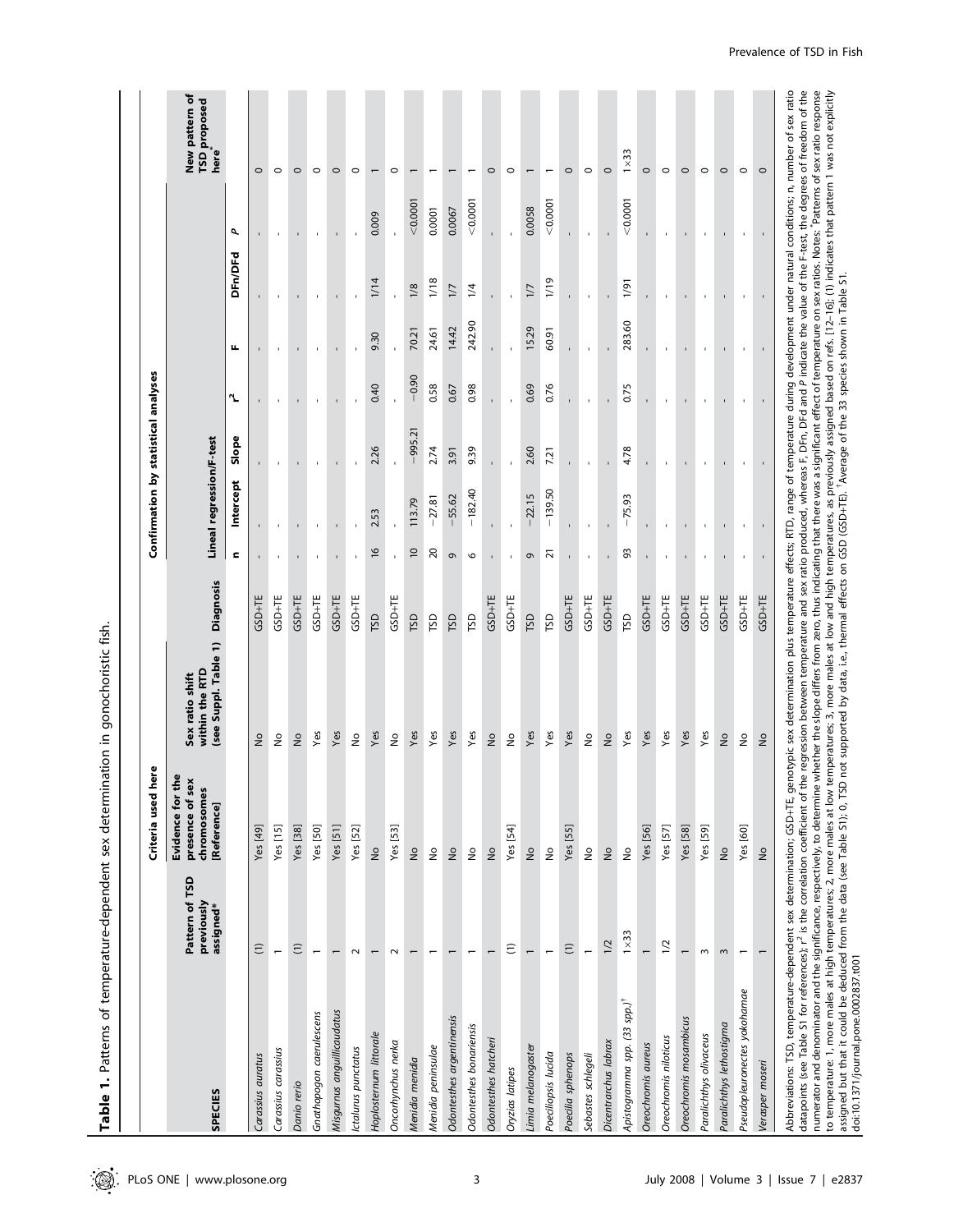

Figure 2. Set of criteria used to determine the presence of temperature-dependent sex determination (TSD) as opposed to genotypic sex determination (GSD), and to distinguish TSD from thermal effects on GSD (GSD+TE). This algorithm is based on the criteria of Valenzuela et al. (2003), and incorporates a modification of the criteria of Conover (2004). See text in the Materials and Methods section for a complete explanation. \*Indicates that the evidence for a sex chromosomal system may come from direct (karyotyping, banding) or indirect methods (e.g., progeny analysis of sex-linked traits, mating experiments or crosses with sex-reversed fish). \*\*Indicates that the sex ratio shift must occur within the range of developmental temperatures during development that includes the thermosensitive period (RTD) regardless of whether there is response within the range of natural temperatures where the species lives. doi:10.1371/journal.pone.0002837.g002

XX/XY or WZ/ZZ, that imply consistent genetic differences between sexes, constitutes a very strong evidence of the presence of GSD, and thus it is extremely unlikely that species with these chromosomal systems have TSD. The evidence for sex chromosomes may have been obtained with direct (karyotyping, banding) or indirect methods (e.g., progeny analysis of sex-linked traits, mating experiments or crosses with sex-reversed fish); (ii) considers induced sex ratio shifts that occur only at extreme (but not defined), ecologically irrelevant temperatures, not proof of TSD. The second criteria, which complements the former, is that of Conover [16], which establishes that in order for a species to have TSD, sex ratio shifts in response to temperature fluctuations must occur within a certain range, defined as the range of natural temperature (RNT) in which the species lives. However, since the thermosensitive period in the vast majority of fish examined so far is usually located during early development, and particularly

during the larval stages [12–16], a modification of the criterion in Conover [16] was used for final assignment of TSD to a given species. Therefore, only those species for which sex ratio shifts occurred not within the RNT but instead within the RTD -the range of temperatures during the period of development that usually includes the thermosensitive period- were considered candidates for having TSD. Particularly in seasonally breeding species of temperate latitudes, RTD is contained within RNT but the opposite is not true (Table S1). Thus, response within the RNT is not enough evidence for TSD. Using the RTD instead of the RNT has the additional advantage of incorporating additional criteria of Valenzuela et al. [2] other than the absence of sex chromosomes, since it facilitates excluding cases of sex reversals induced at extreme temperatures, another possible source of confusion. When a species has a sex chromosomal system and/or sex ratio response to temperature occurring at extreme temper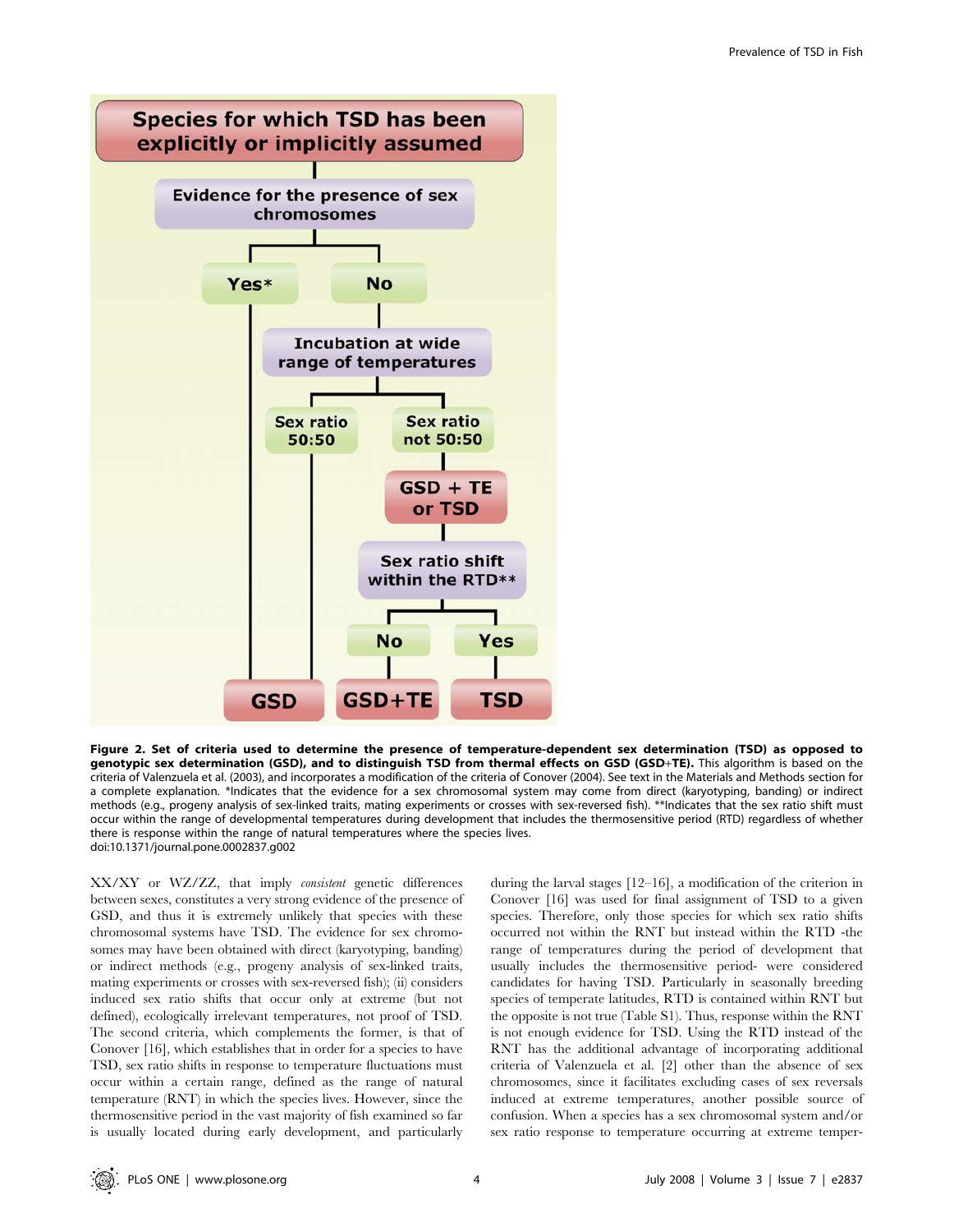atures (sometimes close to the LT), and definitively outside the RTD (e.g., Fig. 3B), and hence ecologically irrelevant, then TSD is essentially very unlikely. These instances are more appropriately referred to as cases of naturally- or experimentally-induced alterations of genotypic sex determination or genotypic sex determination plus temperature effects (GSD+TE) [2,16] rather than TSD. Thus, for any given species to have TSD, it should fulfill both of the following two conditions: 1) not having sex chromosomes, and 2) have sex ratio response to temperature within the RTD (Fig. 2). The possible error in proceeding in this manner is negligible and smaller than doing the opposite, i.e., classifying a species as having TSD that has sex chromosomes, which in most cases is strong evidence of GSD, and/or that exhibits sex ratio shifts at artificially high or low temperatures, which is ecologically irrelevant.

#### Statistical analysis

Sex ratio deviations from 1:1 in Ictalurus punctatus were checked by applying the Chi-square test [26] to data provided in the original source [27], as depicted in Table S1.

Sex ratio data originally obtained from monosex (all-female) populations exposed to different temperatures were transformed to make them comparable with data obtained with mixed-sex populations of the same species by applying the following formula: Percent males in a 1:1 (male:female) population  $= 50+(percent)$ males in the all-female population/2). Thus, for example, an allfemale population that at  $20^{\circ}$ C the percent of males was 0% and at  $28^{\circ}$ C was 66% (indicating that two thirds of the females were masculinized) would be equivalent to an 1:1 population that at  $20^{\circ}$ C the percent of males was 50% and at  $28^{\circ}$ C was 50+(66/  $(2) = 83\%$ . Notice that the possibility of producing all-female stocks is indicative that the species in question has a chromosomal system of sex determination, usually of the XX/XY type, thus suggesting the presence of GSD rather than of TSD, as is demonstrated.

The presence of a significant sex ratio response to temperature within the RTD and the verification of the presence of TSD in species diagnosed as having such mechanism of sex determination after applying the criteria explained above was carried out as follows: First, we tested if there was a statistically significant relationship between sex ratio produced and temperature by using the Spearman rank correlation coefficient method. If so, then we compared the slope with the F-test [26] to check whether it was different from zero.

In a few instances, more than one intermediate temperature has been tested. In these cases, for economy of space in the Table S1 only the average sex ratio value, representative for all the intermediate temperatures, is shown. However, for the regressions, all the available intermediate temperatures were used from the original sources. Likewise, each one of the 33 species of the genus Apistogramma studied by Römer and Beisenherz [28] was checked individually and the presence of TSD also confirmed statistically on a one-by-one basis, but for simplicity an average result representative of all of them is presented.

In all cases, sex ratio data expressed as percentages (i.e., 100?p, where p is the proportion of males) were arcsin transformed (arcsin of the square root of p) prior to statistical analysis [26]. Statistical analyses and graphs were carried out with the aid of StatGraphics v. 5.1 and Graphpad Prism Software v.4.0.

#### Results

Our results show that of the 53–55 species (depending on the authors) previously assigned to pattern 1, the 33 cichlid species of the genus Apistogramma indeed exhibit pattern 1 (Fig. 3A a; Table 1) fulfilling the criteria for the assignment of TSD. However, only seven other species of the remaining 20–22 adhere to pattern 1 and have TSD (Fig. 3A b,c). In all but one of the species with TSD the best fit to the experimental data on sex ratio response to temperature was obtained with a linear regression  $(Y = a+bX)$ . In Menidia menidia, however, the best fit was obtained with a reciprocal-X model  $(Y = a+b/X)$  (Fig. 4). Included among the species that did not pass the criteria to be diagnosed as true cases of TSD are some established research models such as the zebrafish (Danio rerio) and the medaka (Oryzias latipes) (Fig. 3B a,b).

Regarding pattern 2, analysis of the original data [27] of channel catfish (Ictalurus punctatus) (Table S1) in fact showed no differences with respect to the 1:1 sex ratio (Chi-square test  $= 1.42$ ,  $P = 0.233$  (Fig. 3B c). Likewise, additional experiments in sockeye salmon (Oncorhynchus nerka) reported in Azuma et al. [29] (Fig. 3B c) evidenced the presence of pattern 1 instead of pattern 2, as it had been previously suggested [30]. However, both the channel catfish and the sockeye salmon have sex chromosomes and tested temperatures fall outside the natural range (Table 1). Therefore, these are cases of GSD+TE, not of TSD.

Regarding pattern 3, the two flatfishes previously assigned to this pattern (Fig. 3C), the olive flounder (Paralichthys olivaceus) [31] and the Southern flounder (P. lethostigma) [32], each failed one of the TSD-determining criteria (Table 1).

Based on the relationship between temperature and sex ratio produced as shown in Table 1, we calculated that fish species with TSD exhibit an average (mean $\pm$ S.E.M.) pivotal temperature (PT, temperature that produces balanced sex ratios) of  $23.3 \pm 1.5^{\circ}C$ (Table 2). Then, in the scenario of global warming, we took two temperature increases: 1.5 and  $4^{\circ}$ C, representative of a very likely increase in temperature of water bodies in the upcoming decades and of the maximum predicted increase by the end of this century [33], respectively. With an increase of just  $1.5^{\circ}C$ , the average number of males in the species with TSD would increase to  $61.7\pm2.1\%$ , and with an increase of  $4^{\circ}C$ , the average number of males would increase to  $78.0 \pm 4.1\%$ , i.e., the sex ratios (male:female) would shift from 1:1 to  $\sim$ 2:1 and to  $\sim$ 3:1, respectively (Table 2).

#### **Discussion**

## Prevalence of TSD in fish and response patterns

In reptiles, where TSD was first discovered in vertebrates, this mechanism of sex determination is now well established (see the book by Valenzuela and Lance [34], for reviews). In contrast, in fish, the absolute number of studies is more limited and, significantly, only few of them, concerning the Atlantic silversides, have been carried by samplings in the wild [16], while most have been carried out under controlled laboratory conditions. This may probably reflect the difficulty of sampling fish at different developmental stages in the wild and, especially, correlating environmental variables during critical thermosensitive periods with resulting sex ratios when adults. However, despite these limitations, this situation did not prevent that TSD was until now considered a widespread mechanism of sex determination in fish. Further, based on sex ratio response to temperature, fish species where TSD had been claimed had been grouped into three response patterns.

The analysis of sex ratio response to temperature, considering the scope of such response as well as the presence or not of sex chromosomes, carried out in the present study indicated that many species where TSD had been claimed before are in fact GSD species affected by temperature, i.e., cases of GSD+TE. In GSD+TE species, temperature rather than being the external environmental factor controlling sex determination is capable of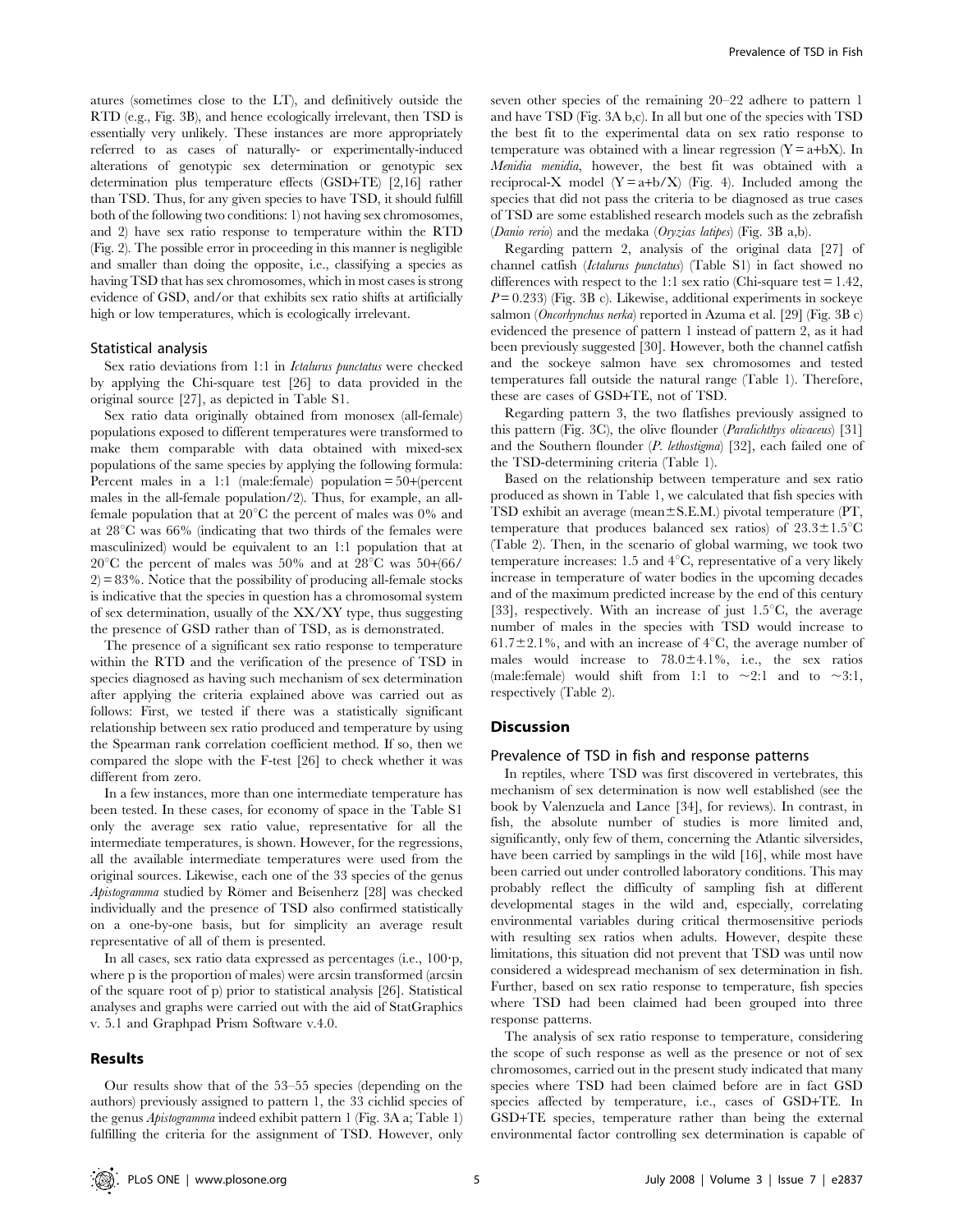# A



Figure 3. Patterns of sex ratio response to temperature in fish. A, Examples of authentic cases of TSD following pattern 1, more males with increasing temperatures. Sex ratio shifts occur within the range of temperature (shaded areas) normally experienced by fish in the wild. B, Examples of false cases of TSD. Sex ratio shifts only occur at extreme temperatures, and thus represent thermal effects on GSD (a, b). Formerly proposed pattern 2 (c), fewer males at high temperature, is not supported by re-analysis of data (see also Supplementary Table 1). C, Formerly proposed pattern 3, more males at extreme temperatures, can be explained from the combination of two effects unrelated to TSD: slow growing fish at low temperature differentiating as males (a), and the inhibition of aromatase at high temperature causing sex-reversal of genetic females (b). When combined, the two effects result in the observed pattern (c).

doi:10.1371/journal.pone.0002837.g003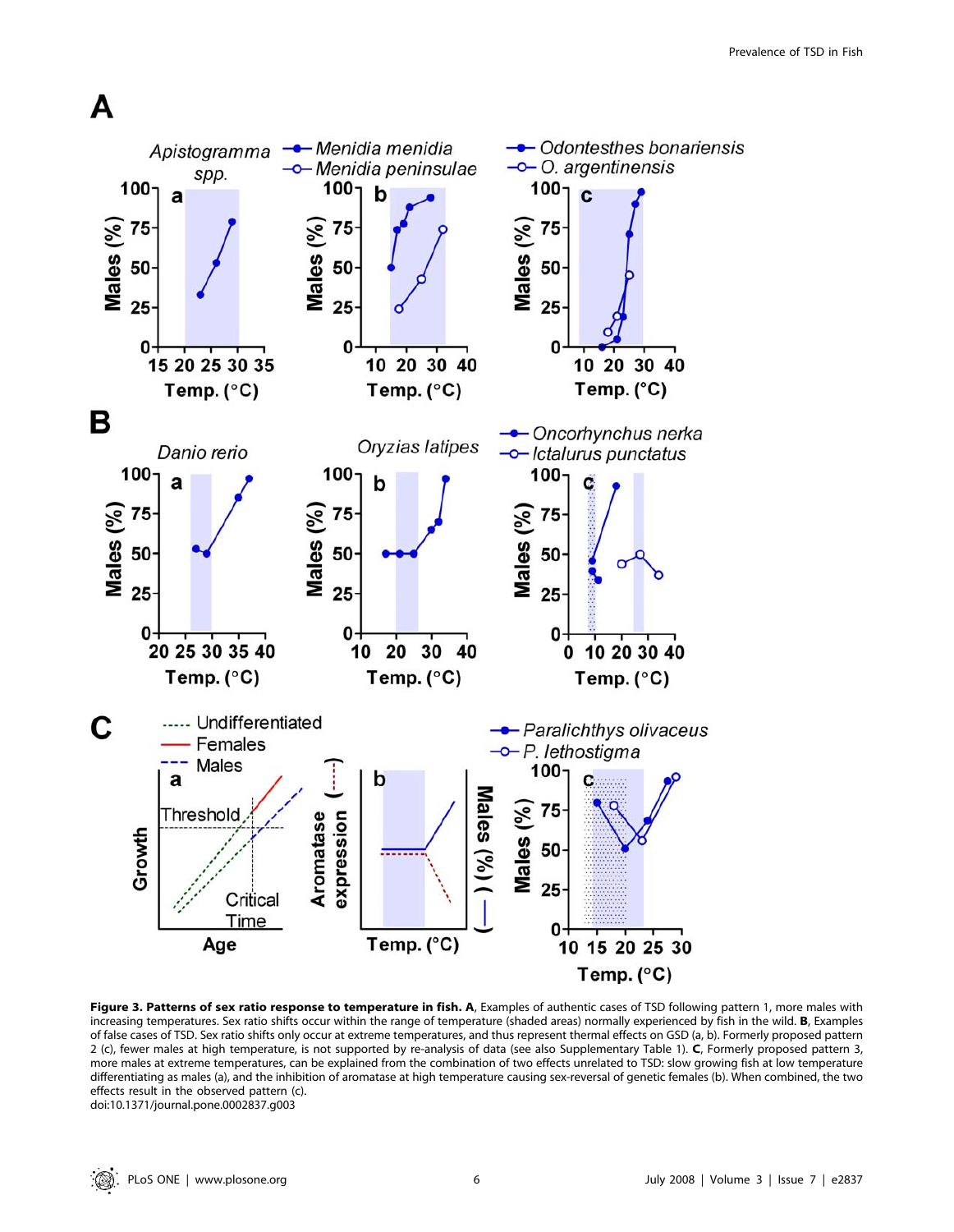

Figure 4. Patterns of sex ratio response to temperature in species of fish with TSD. In all cases, higher temperatures imply a higher number of males produced. Key: 1, Mendia menidia; 2, Odontesthes bonariensis; 3, Hoplosternum littorale; 4, Poeciliopsis lucida; 5, average of the 33 Apistogramma species; 6, Limia melanogaster; 7, Menidia peninsulae; 8, Odontesthes argentinensis. doi:10.1371/journal.pone.0002837.g004

affecting the process of gonadal sex differentiation under some circumstances. This distinction is not trivial nor semantic since, according to the canonical definition [1], in TSD species the first ontogenetic difference between sexes is an environmental one (temperature), whereas in GSD+TE species sex determination remains under genotypic control.

Our results support the presence of pattern 1 of sex ratio response to temperature (more males with increasing temperature) but the number of species with TSD is much lower than previously considered and concern mainly species of the families Cichlidae followed by species of the family Atherinopsidae. In addition, we have demonstrated that pattern 2 of sex ratio response to temperature does not exist in fish.

Regarding pattern 3, we propose that this pattern is the result of two independent effects unrelated to TSD (Fig. 3C). First, since exposure to low temperatures decreases growth rates in poikylothermic animals, the increase in males at low temperatures is likely the result of male development according to the threshold model for growth-dependent sex differentiation [21]. Briefly, applied here this model states that when a critical time is reached during development, a sexually undifferentiated gonad will develop as an ovary or as a testis depending on whether it has attained a certain size above or below a threshold, respectively (Fig. 3C a). In fact, a reduction in the number of females was observed among the lower growing fish in the olive flounder, one of the species previously assigned to pattern 3 [35]. Although initial exposure to low temperatures in some cases favors female sex differentiation (as in pattern 1), it is now known that if such exposure is prolonged, thus delaying growth, then male sex differentiation occurs [36]. The preponderance of males at low temperatures also coincides with the left half of pattern 2. Therefore, this pattern sometimes has been also erroneously assigned to species such as the sea bass (Dicentrarchus labrax) (Table 1), where growth-dependent sex differentiation occurs [36]. The other effect, the increase in males at high temperatures in species previously assigned to pattern 3, is likely the result of sexreversal of females as a consequence of the inhibition of aromatase (Fig. 3C b), the enzyme that produces estrogens essential for female sex differentiation in fish [37]. When combined, the two effects produce pattern 3 (Fig. 3C c). In addition, the observed sex ratio response to temperature, especially in the Southern flounder, partly occurs outside the RTD, thus not being representative of true TSD. The inhibition of aromatase at high temperatures –and the consequent increase in the number of males- has also been reported in some species without TSD [15,38], also explaining why they were assigned to pattern 1, and, interestingly, also seen in many species of reptiles [34,39]. Thus, we find that only pattern 1 of sex ratio response to temperature is present in fish with TSD (Figure 4), since analysis of the available data does not support the existence of patterns 2 and 3, as accepted until now. This contrasts with the accepted existence of three response patterns in reptiles [34], although perhaps they should be revisited, as done in this study with fish. Further, it has been recognized that the prevalent pattern in reptiles with TSD is pattern Ib [40], which is the equivalent of pattern 1, found to be the only one actually present in fish.

Table 2. Pivotal temperature in fish species with TSD and predicted sex ratio shifts with temperature increases.

| <b>Species</b>                | Pivotal temp. (°C) | Percent of sexes $( \heartsuit : \heartsuit)$ at pivotal<br>temp.+1.5°C | Percent of sexes $( \circ : \circ)$ at pivotal<br>temp.+4°C |
|-------------------------------|--------------------|-------------------------------------------------------------------------|-------------------------------------------------------------|
| Apistogramma spp*             | 25.3               | 62:38                                                                   | 81:19                                                       |
| Hoplosternum littorale        | 18.8               | 56:44                                                                   | 65:35                                                       |
| Limia melanogaster            | 25.8               | 57:43                                                                   | 68:32                                                       |
| Menidia menidia               | 14.5               | 61:39                                                                   | 75:25                                                       |
| Menidia peninsulae            | 26.6               | 57:43                                                                   | 69:31                                                       |
| Odontesthes argentinensis     | 25.7               | 60:40                                                                   | 76:24                                                       |
| Odontesthes bonariensis       | 24.2               | 73:27                                                                   | 98:2                                                        |
| Poeciliopsis lucida           | 25.6               | 68:32                                                                   | 92:8                                                        |
| Pivotal temp. (mean ± S.E.M.) | $23.3 \pm 1.5$     | $\overline{\phantom{a}}$                                                | $\overline{\phantom{a}}$                                    |
| Percent males (mean ± S.E.M.) | ۰                  | $61.7 \pm 2.1$                                                          | $78.0 \pm 4.1$                                              |

\* Average of the 33 species shown in Table S1.

doi:10.1371/journal.pone.0002837.t002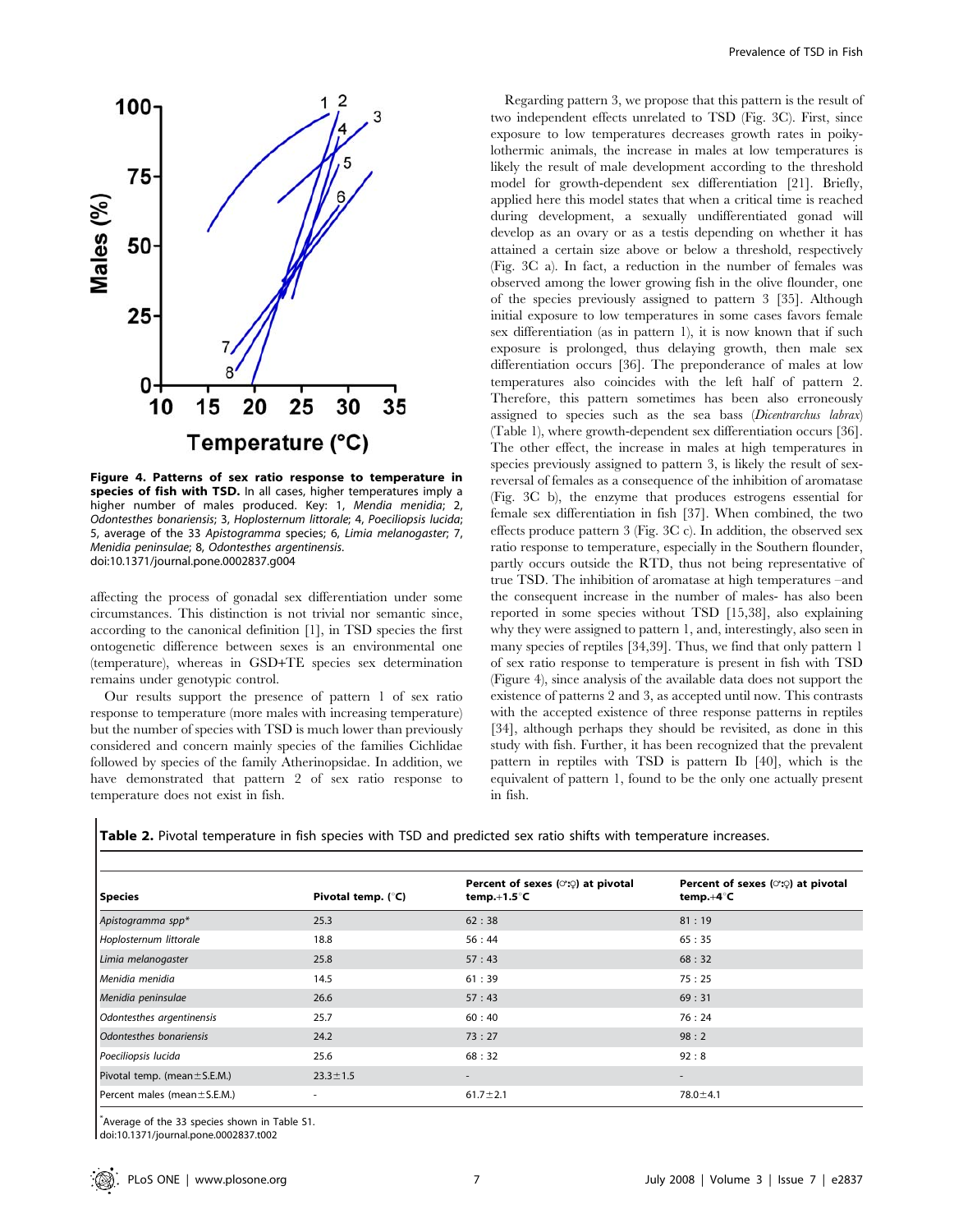The results of the present study have implications for our understanding of the evolution of vertebrate sex determining mechanisms. They still agree with the view that TSD has evolved independently many times [1,2,40], but we find TSD to be present in only four orders, which include only three of the seven used by Mank et al. [10] to discuss the evolution of sex determining mechanisms specifically in fish. Thus, there is no close relationship among the families where TSD is present (Fig. 5), and many species within the same families are well known for having GSD, suggesting that TSD is clearly the exception in fish sex determination. The phylogenetic distribution suggests that, when it occurs, TSD in fish is a derived rather than an ancestral mechanism. However, there are at least 27,977 known species of teleosts [41] and although admittedly the available data on sex determination are a good representation of the biodiversity, it has to be borne in mind that the number of species examined is still a minority so far. Thus, the picture shown here may change one day as new species are examined in regards to their sex determination mechanisms.

What is the reliability of the original data used to assign TSD in the different species that survived our analysis? In the species of the F. Atherinopsidae (silversides) the evidence seems robust [11,13,16,18,19], but it should be remembered that the species of the genus Odontesthes data has been obtained from laboratory experiments. In the genus Apistogramma (South American Cichlids), TSD was demonstrated in many species and thus also seems well established, although the evidence gathered so far originates from a single study [28]. The same situation applies for the atipa, Hoplosternum littorale, an Amazonian freshwater fish, where several batches of eggs were used and tested temperatures corresponded to the natural fluctuation; however, data originates from a single study [42]. In contrast, data concerning Poeciliopsis lucida, a freshwater fish from Mexico, not only comes from a single study [43] but also the two strains used were highly inbred, one responding to temperature and the other not. The former passed the criteria for being classified as TSD but whether similar results would be obtained with other strains remains to be determined. Further, this is a viviparous species, and viviparity seems incompatible with the requirements to develop TSD [2]. Thus, further research would be necessary to establish whether P. lucida has populations with GSD and others with TSD or whether it is a GSD+TE species.

The criteria used here allow the identification of the presence of TSD in a given species. However, this does not exclude the possibility that these species may also have populations with GSD. Therefore, populations with GSD and TSD may co-exist in a single species [16]. Here it is interesting to notice that even in these cases, the pattern of sex ratio response to temperature is invariably pattern 1. On the other hand, it should be noted that the identification of sex chromosomes, particularly if they are homomorphic, can depend on the sensitivity of the method used to search for them. Thus, the number of species with TSD may be further reduced in the future as new technical developments, such as new fluorescent molecular probes, increase our ability to detect sex chromosomes.

The tilapias (genus Oreochromis) deserve special attention, not only because their importance for aquaculture but also because some of them constitute established research models where many studies on the effects of temperature in fish sex differentiation have been carried out [12–15]. Tilapias did not pass our criteria to be considered TSD species because there are genetic differences between sexes that can be discerned with direct and indirect methods. In fact, currently the genetic sex determinism of tilapias is becoming well understood [44]. Further, recent studies have shown that some tilapia populations adapted to extreme conditions

can tolerate temperatures close to  $40^{\circ}$ C and have rightly pointed out that high temperature influences the normal course of sex differentiation with the resulting masculinization of genetic females [45]. Thus, in accordance with the definitions used here and elsewhere [2], tilapias, then, are a prime example of GSD+TE species, but not of TSD species. To avoid confusion, then, if for a given species there is no compelling evidence of the presence of TSD is better to use the term ''temperature effects on sex ratios'' or ''temperature effects on sex differentiation'', but not ''temperature-dependent sex determination''.

#### TSD in fish and climate change

How species with TSD will respond to current rapid climate change is a timely question [3,9,40]. Some data is available for sea turtles with TSD [8,9] but is non-existent for fish. Based on the information gathered in the present study some predictions can be made, although it should be taken into account that they are based on a simple linear correlation between temperature and resulting sex ratio. However, in the absence of field data, they are the best educated guess one can make based on the data available so far.

The species identified as having TSD in this study constitute a heterogeneous group since they include both freshwater and marine species living also both in low and high latitudes. Some of them are typically eurithermal while others are stenothermal and, further, they exhibit different reproductive strategies.

Similarly, global warming is not a heterogeneous process, since it affects different parts of the Earth differently. Globally, however, mean temperatures of water bodies are projected to increase by up to  $\sim$ 4<sup>o</sup>C by the end of this century according to plausible global change scenarios [33]. Even modest changes of  $1-2$ <sup>o</sup>C may significantly skew the sex ratio, as already shown in field studies with turtles [3] and sea turtles [9]. In fish, observations made with M. menidia eggs collected from the wild have shown that differences of  $2^{\circ}$ C during the thermosensitive period can result in sex ratio shifts from 50% to 69% males [19].

Thus, the number of females in species with TSD, some of which are of economic or recreational importance, could decrease. One such species is the Argentinean silverside (O. bonariensis), where recent studies suggest thermal effects on gonadal development already occurring in natural populations [46]. The species with the least pronounced slopes in the relationship between temperature and the sex ratio produced would be less affected or not affected at all. In  $O.$  bonariensis, an increase of just  $1.5^{\circ}$ C could shift the percent males from an average of 50% to  $\sim$  73%, that is, from 1:1 to  $\sim$ 3:1. Since the reproductive potential of many fish communities is determined by the number of females available for egg production [47], highly male-biased sex ratios would likely affect population structure and the viability of sensitive stocks.

Potential temperature effects on sex ratios could be difficult to quantify if they are mitigated by other global warming-induced effects, including species distribution shifts [4]. In addition, skewed sex ratios may favor frequency-dependent selection of the less abundant sex, the evolution of TSD towards its disappearance or adjustments in the pivotal temperature [48]. In contrast to past, naturally occurring fluctuations of global temperature, the current climate change event with anthropogenic influences is characterized by its fast pace [33]. Thus, it has been suggested that sensitive species, including species with TSD, could not adapt fast enough to the rapid change in temperatures brought by the new thermal situation [3].

It should be noted that the impact of temperature on sex ratios could also affect species with identifiable sex chromosomes (by causing sex reversal) provided that those effects occur at temperatures within the natural range, or the new shifted range.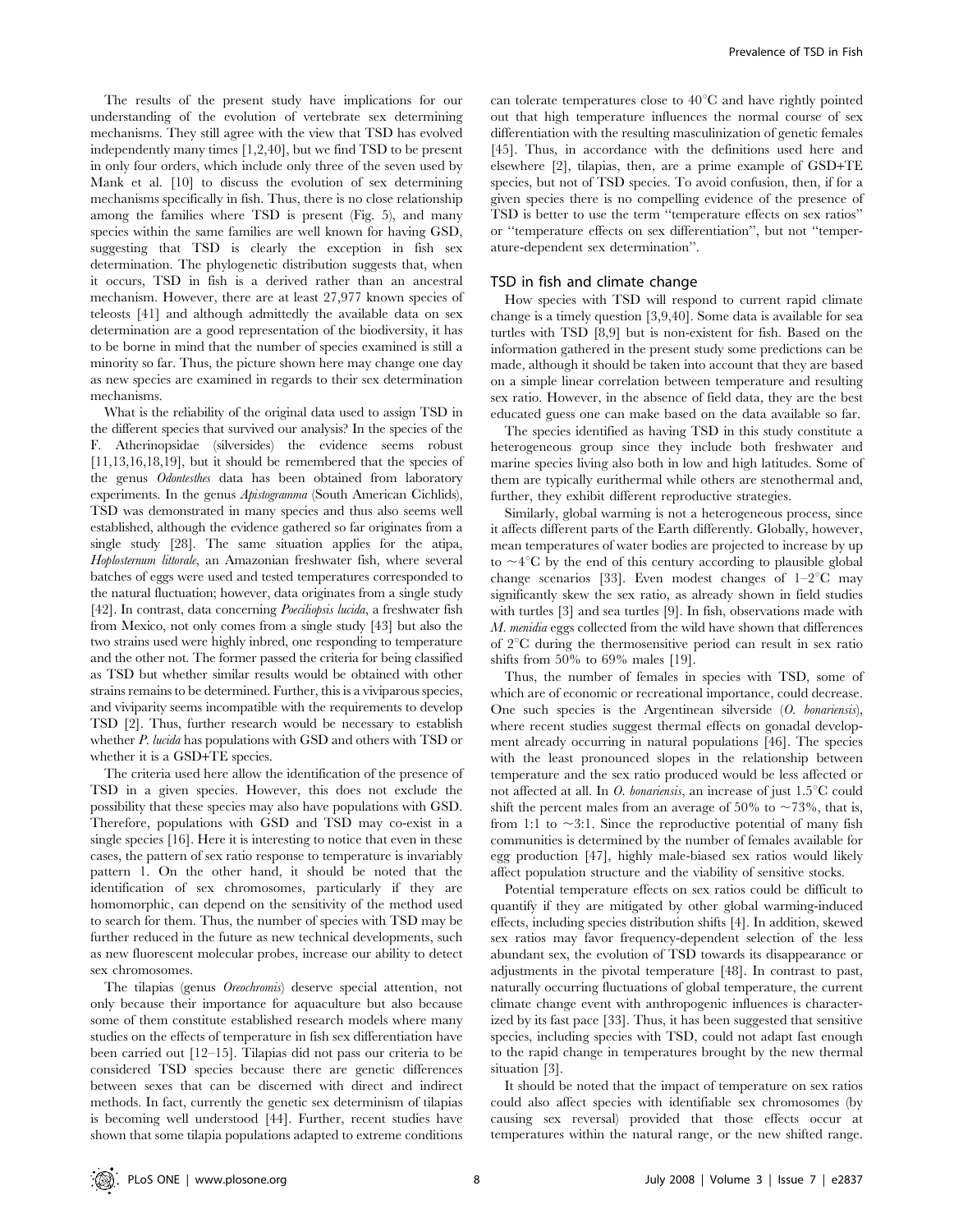

Figure 5. Distribution of temperature-dependent sex determination (TSD) in fish. Orders, families and species with TSD are marked in color. Teleost phylogeny based on Nelson [41]. doi:10.1371/journal.pone.0002837.g005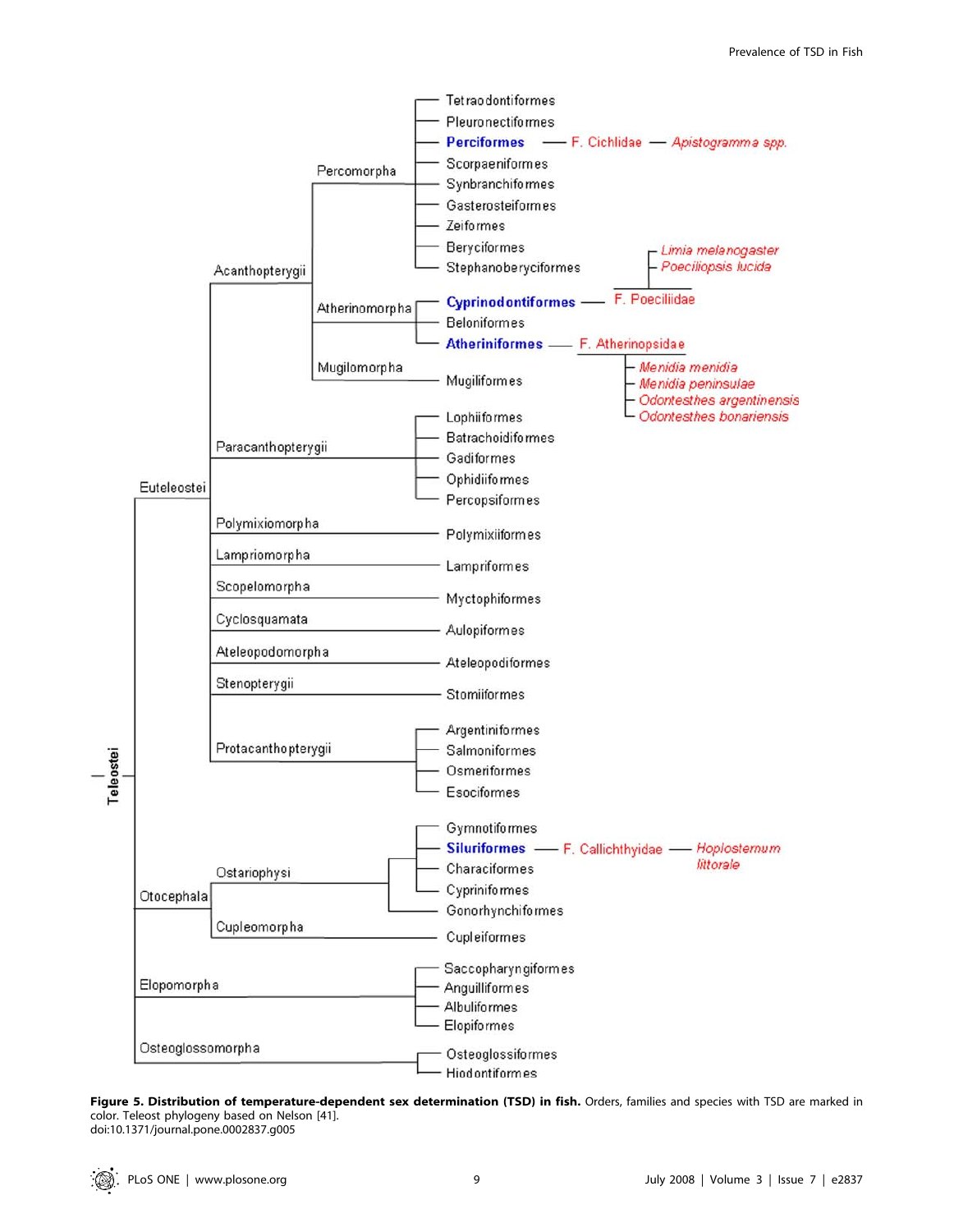However, at this point there is insufficient information to determine if, by virtue of their possible higher sensitivity to temperature, species with TSD are better indicators of the impacts of climate change on sex ratios than GSD+TE species.

## Conclusions

In this study, we performed an analysis of field and laboratory data related to fish species for which TSD was assumed. By applying a series of criteria accepted to ascertain the actual presence of TSD, we can reasonably affirm that, excluding the species of the genus Apistogramma, in approximately 75% (19 out of 26) of the species considered to have TSD so far, observed sex ratio shifts at extreme temperatures are most likely the consequence of thermal effects on GSD rather than proof of the existence of TSD. Thus, there may be species in which TSD has not yet been discovered but, contrary to the prevailing view, TSD in fish is not as widespread as currently thought, and, importantly, only one general pattern of sex ratio response to temperature exists. However, species which do possess TSD, or species with GSD+TE, may compromise their viability by diminishing the

#### References

- 1. Bull JJ (1983) Evolution of sex determining mechanisms. Menlo Park: Benjamin/ Cummings. 316 p.
- 2. Valenzuela N, Adams DC, Janzen FJ (2003) Pattern does not equal process: Exactly when is sex environmentally determined? Am Nat 161: 676–683.
- 3. Janzen FJ (1994) Climate change and temperature-dependent sex determination in reptiles. PNAS 91: 7487–7490.
- 4. Perry AL, Low PJ, Ellis JR, Reynolds JD (2005) Climate change and distribution shifts in marine fishes. Science 308: 1912–1915.
- 5. O'Connor MI, Bruno JF, Gaines SD, Halpern BS, Lester SE, et al. (2007) Temperature control of larval dispersal and the implications for marine ecology, evolution, and conservation. PNAS 104: 1266–1271.
- 6. Pörtner HO, Knust R (2007) Climate change affects marine fishes through the oxygen limitation of thermal tolerance. Science 315: 95–97.
- 7. Biro PA, Post JR, Booth DJ (2007) Mechanisms for climate-induced mortality of fish populations in whole-lake experiments. PNAS 104: 9715–9719.
- 8. Kamel SJ, Mrosovsky N (2006) Deforestation: risk of sex ratio distortion in Hawksbill sea turtles. Ecol Appl 16: 923–931.
- 9. Hawkes LA, Broderick AC, Godfrey MH, Godley BJ (2007) Investigating the potential impacts of climate change on a marine turtle population. Global Change Biol 13: 923–932.
- 10. Mank JE, Promislow DEL, Avise JC (2006) Evolution of alternative sexdetermining mechanisms in teleost fishes. Biol J Linn Soc 87: 83–93.
- 11. Conover DO, Kynard BE (1981) Environmental sex determination Interaction of temperature and genotype in a fish. Science 213: 577–579.
- 12. Baroiller JF, Guigen Y, Fostier A (1999) Endocrine and environmental aspects of sex differentiation in fish. Cell Mol Life Sci 55: 910–931.
- 13. Strüssmann CA, Patiño R (1999) Sex Determination, Environmental. In: Knobil E, Neill JD, eds. Encyclopedia of Reproduction. New York: Academic Press. pp 402–409.
- 14. Baroiller JF, D'Cotta H (2001) Environment and sex determination in farmed fish. Comp Biochem Physiol C 130: 399–409.
- 15. Devlin RH, Nagahama Y (2002) Sex determination and sex differentiation in fish: an overview of genetic, physiological, and environmental influences. Aquaculture 208: 191–364.
- 16. Conover DO (2004) Temperature-dependent sex determination in fishes. In: Valenzuela N, Lance V, eds. Temperature-dependent sex determination in vertebrates. Washington: Smithsonian Books. pp 11–20.
- 17. Sarre SD, Georges A, Quinn A (2004) The ends of a continuum: genetic and temperature-dependent sex determination in reptiles. Bioessays 26: 639–645.
- 18. Conover DO, Heins SW (1987) Adaptive variation in environmental and genetic sex determination in a fish. Nature 326: 496–498.
- 19. Conover DO, Heins SW (1987) The environmental and genetic components of sex ratio in Menidia menidia (Pisces, Atherinidae). Copeia 1987: 732–743.
- 20. Harrington RW (1967) Environmentally controlled induction of primary male gonochorists from eggs of the self-fertilizing hermaphroditic fish, Rivulus marmoratus Poey. Biol Bull 132: 174–199.
- 21. Kraak SBM, de Looze EMA (1992) A new hypothesis on the evolution of sex determination in vertebrates; big females ZW, big males XY. Neth J Zool 43: 260–273.
- 22. Beamish FWH (1993) Environmental sex determination in southern brook lamprey, Ichthyomyzon gagei. Can J Fish Aquat Sci 50: 1299–1307.
- 23. Krueger WH, Oliveira K (1999) Evidence for environmental sex determination in the American eel, Anguilla rostrata. Env Biol Fish 55: 381–389.

number of females in response to even small increases in water temperatures.

## Supporting Information

Table S1 Temperature-Dependent Sex Determination in Fish. Prevalence, Existence of a Single Sex Ratio Response Pattern, and Possible Effects of Climate Change.

Found at: doi:10.1371/journal.pone.0002837.s001 (0.35 MB DOC)

#### Acknowledgments

We would like to thank the following persons: M. Blázquez, J. Cerdà, N. Mrosovsky, S. Sarre, M. Schartl and J. Viñas for helpful comments; F. Mayou for providing advice on statistical analyses; and J.I. Fernandino for providing information on Odontesthes sp.

## Author Contributions

Conceived and designed the experiments: FP. Performed the experiments: NO. Analyzed the data: NO FP. Wrote the paper: FP.

- 24. Jobling M (1981) Temperature tolerance and the final preferendum rapid methods for the assessment of optimum growth temperatures. J Fish Biol 19: 439–455.
- 25. Froese R, Pauly D (2008) FishBase. Available: http://www.fishbase.org.
- 26. Zar JH (1984) Biostatistical analysis. New Jersey: Prentice-Hall. 718 p.
- 27. Patino R, Davis KB, Schoore JE, Uguz C, Strüssmann CA, et al. (1996) Sex differentiation of channel catfish gonads: Normal development and effects of temperature. J Exp Zool 276: 209–218.
- 28. Römer U, Beisenherz W (1996) Environmental determination of sex in Apistogramma (Cichlidae) and two other freshwater fishes (Teleostei). J Fish Biol 48: 714–725.
- 29. Azuma T, Takeda K, Doi T, Muto K, Akutsu M, et al. (2004) The influence of temperature on sex determination in sockeye salmon Oncorhynchus nerka. Aquaculture 234: 461–473.
- 30. Craig JK, Foote CJ, Wood CC (1996) Evidence for temperature-dependent sex determination in sockeye salmon (Oncorhynchus nerka). Can J Fish Aquat Sci 53: 141–147.
- 31. Yamamoto E (1999) Studies on sex-manipulation and production of cloned populations in hirame, Paralichthys olivaceus (Temminck et Schlegel). Aquaculture 173: 235–246.
- 32. Luckenbach JA, Godwin J, Daniels HV, Borski RJ (2003) Gonadal differentiation and effects of temperature on sex determination in southern flounder (Paralichthys lethostigma). Aquaculture 216: 315–327.
- 33. IPCC (2007) Climate Change 2007: The Physical Science Basis.; Solomon S, Qin D, eds. Cambridge: Cambridge Univ. Press.
- 34. Valenzuela N, Lance V (2004) Temperature-dependent sex determination in vertebrates. Washington: Smithsonian Books.
- 35. Tabata K (1995) Reduction of female proportion in lower growing fish separated from normal and feminized seedlings of hirane Paralichthys olivaceus. Fish Sci (Tokyo) 61: 199–201.
- 36. Piferrer F, Bla´zquez M, Navarro L, Gonzalez A (2005) Genetic, endocrine, and environmental components of sex determination and differentiation in the European sea bass (Dicentrarchus labrax L.). Gen Comp Endocrinol 142: 102–110.
- 37. Piferrer F, Zanuy S, Carrillo M, Solar II, Devlin RH, et al. (1994) Brief treatment with an aromatase inhibitor during sex differentiation causes chromosomally female salmon to develop as normal, functional males. J Exp Zool 270: 255–262.
- 38. Uchida D, Yamashita M, Kitano T, Iguchi T (2004) An aromatase inhibitor or high water temperature induce oocyte apoptosis and depletion of P450 aromatase activity in the gonads of genetic female zebrafish during sex-reversal. Comp Biochem Physiol A 137: 11–20.
- 39. Crews D (1994) Temperature, steroids and sex determination. J Endocrinol 142: 1–8.
- 40. Janzen FJ, Krenz JG (2004) Phylogenetics: which was first TSD or GSD? In: Valenzuela N, Lance V, eds. Temperature-dependent sex determination in vertebrates. Washington: Smithsonian Books. pp 121–130.
- 41. Nelson JS (2006) Fishes of the World, 4 ed. New Jersey: John Wiley and Sons. 42. Hostache G, Pascal M, Tessier C (1995) Influence de la température
- d'incubation sur le rapport mâle, femelle chez l'atipa, Hoplosternum littorale Hancock (1828). Can J Zool 73: 1239-1246. 43. Sullivan JA, Schultz RJ (1986) Genetic and environmental basis of variable sex-
- ratios in laboratory strains of Poeciliopsis lucida. Evolution 40: 152–158.
- 44. Cnaani A, Lee BY, Zilberman N, Ozouf-Costaz C, Hulata G, et al. (2008) Genetics of sex determination in tilapiine species. Sex Dev 2: 43–54.